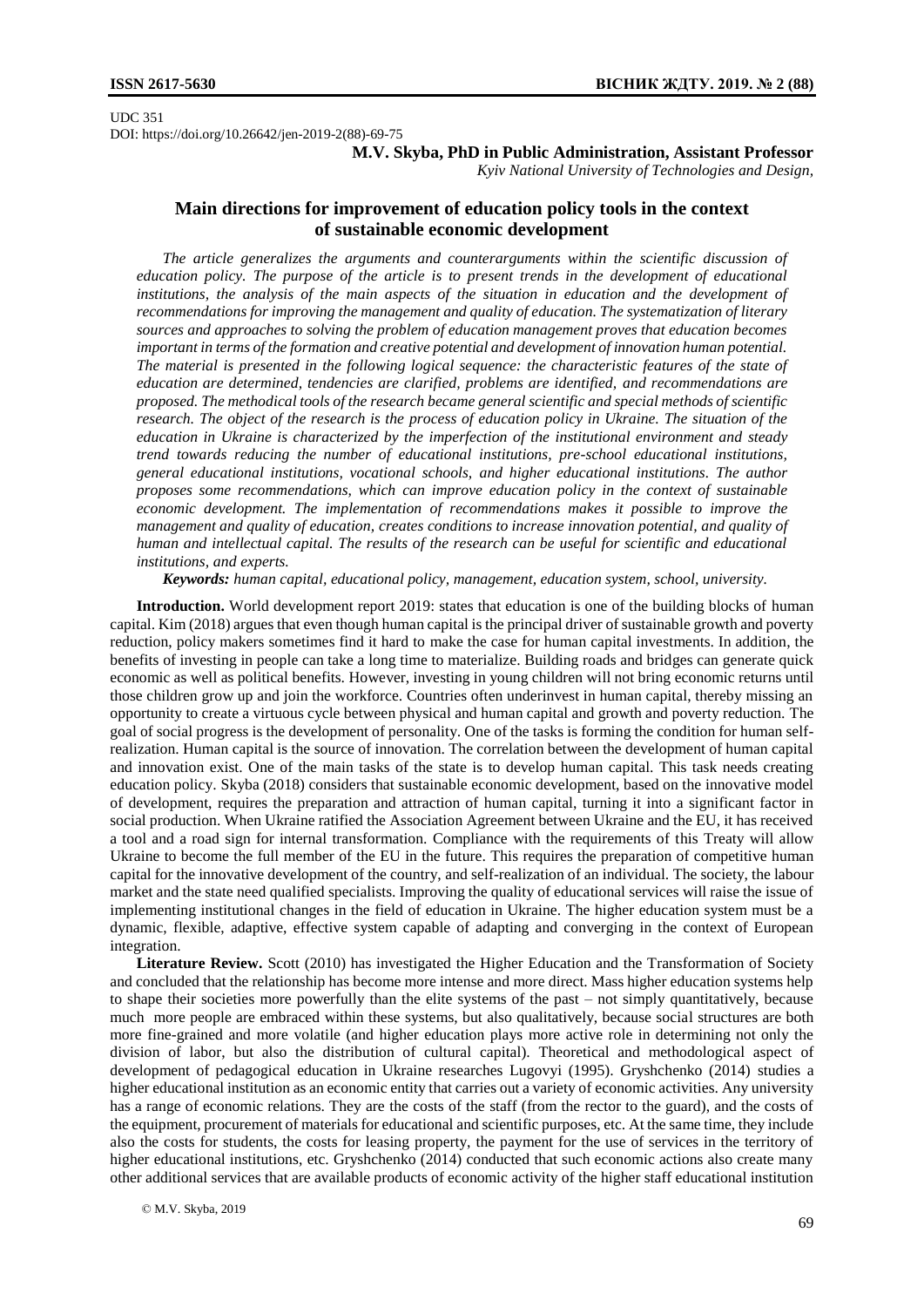staff. From the point of view of an economist, educational activities are the types of human economic activity. As a result, educational products are created (educational, scientific and other services). Curaj, Matei, Pricopie, Salmi & Scott (2015) propose the unique insights regarding the state of affairs of European higher education research and focus on essential themes in European higher education policies.

**The purpose of the article** is to present trends in the development of educational institutions, the analysis of the main aspects of the situation in education and the development of recommendations for improving the management and quality of education.

**Methodology and research methods.** The author uses the universal methods of scientific research (induction and deduction) as well as the method of analysis. The methods of systematization and classification are also applied in the current article. The method of statistical grouping and statistical comparison method are used for the comparison of indicators in the education field in Ukraine with the same indicators in EU countries. National and foreign scientific sources were used to investigate the situation in the sphere of education.

**Results**. Covering 140 economies, the Global Competitiveness Index 4.0 (GCI 4.0) measures the national competitiveness defined as the set of institutions, policies and factors that determine the level of productivity. They are organized into 12 pillars in the GCI 4.0, reflecting the extent and complexity of the drivers of productivity and the competitiveness of ecosystem. They include: Institutions; Infrastructure; ICT adoption; Macroeconomic stability; Health; Skills; Product market; Labour market; Financial system; Market size; Business dynamism; and Innovation capability. The United Kingdom (82,0), Sweden (81,7) and Denmark (80,6) round out the top ten. 12 pillars in the GCI 4.0, reflecting the extent and complexity of the drivers of productivity and the competitiveness of ecosystem in Ukraine are proposed in fig. 1. (Institutions; Infrastructure; ICT adoption; Macroeconomic stability; Health; Skills; Product market; Labour market; Financial system; Market size; Business dynamism; and Innovation capability). If we compare the indicators of Ukraine with the European countries, we can see that Ukraine was at 83 place (57) by GCI 4.0, and this result is better than in Bosnia and Herzegovina (91 place by GCI 4.0), but worse than in Croatia – 68, Greece – 57, Romania – 52, Bulgaria 51, Hungary 48 and other EU countries.

The innovation ecosystem encompasses all the pillars (Schwab, 2018). Although business dynamism and innovation capability are the factors impacting innovation more directly, they need to be complemented by high levels of human capital (health, education and skills); optimal allocation of skills (labour market functioning); and availability of venture capital and ad-hoc financial products (financial system development). A strong innovation ecosystem also presumes sound infrastructure, ICT readiness and institutions that allow ideas to flow and protect property rights, and a large market size that incentivizes the generation of new ideas. The index component «Innovation capability» (39) is high in Ukraine, but the index component «Health» (72) isn't very high (women's healthy life expectancy is 67 years, while men's – 59).



*Fig. 1. Index Component of GCI 4.0 Ukraine, 2018*

Sources: data of WEF

The EU country with the highest number of healthy life years in 2016 for both women and men became Sweden (73,3 years for women, 73,0 - for men). According to the data of Eurostat in contrast, Latvia had the lowest number of healthy life years for women (54,9 years) and men (52,3 years) in EU. Extreme values can partly explain the way in which the activity limitation is measured in the country, impacting, to some extent, on the results. For better assessment of skills, in experts' opinion, Ukraine (in 2018 – 68,9) should raise the quality of professional training, graduate skills, digital skills among the population, improve the ease of finding skilled employees. A low pupil-teacher ratio suggests that each teacher has to be responsible for a small number of pupils (in Ukraine – 12,8, Poland – 10,5, Sweden – 12,1, Germany – 12,2, Finland – 13,3, United Kingdom – 17,4). In other words, the smaller the pupil/teacher ratio, the higher the relative access of pupils to teachers. It is generally assumed that a low pupil-teacher ratio signifies smaller classes, which enables the teacher to pay more attention to individual students. However, pupil-teacher ratio does not take into account factors which could affect the quality of teaching/learning, such as differences in teachers' qualifications, pedagogical training, experiences and status, teaching methods, teaching materials and variations in classroom conditions.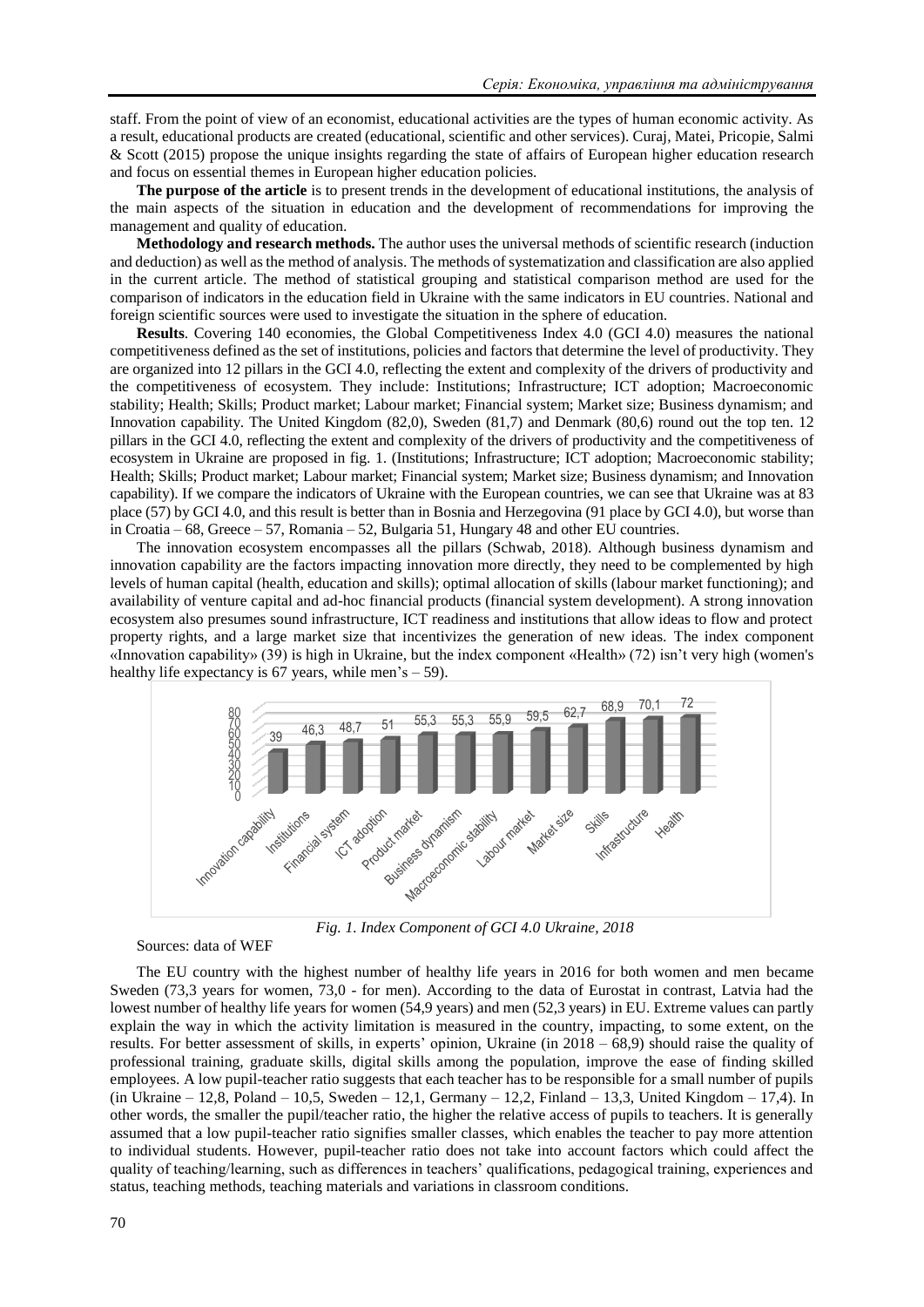«We are living through a fundamental transformation in the way we work» said authors of the report «Workforce of the future: The competing forces shaping 2030». The report draws on the research begun in 2007 by a team from PwC and the James Martin Institute for Science and Civilisation at the Said Business School in Oxford and a specially commissioned survey of 10,000 people in China, India, Germany, the UK and the US. Automation and 'thinking machines' are replacing human tasks, changing the skills that organisations are looking for in their people. The report focuses on what will kickstart your thinking about many possible scenarios that could develop, and how best to prepare for the future. The report experts give the following example: the GDA (Guild for Data Analysts) University in Finland, the first campus university opened by the Guild in Europe. The GDA announced that in 2026 it would be to invest  $\epsilon$ 35m in developing the university dedicated to data analytics research and teaching in response to growing demand from its members. The university will initially offer modular courses and accreditation, which will build into three levels of Guild Certification, today's gold standard for data analysis professionals.

The Global Competitiveness Index 4.0 framework is organized into 12 main drivers of productivity, or 'pillars'. It puts a premium on the factors that will grow in significance as 4IR gathering paces: human capital, agility, resilience, and innovation. The 4IR is reshaping the economic landscape by changing the drivers of growth and competitiveness. It is no longer possible to rely solely on efficiency and cost-cutting for economic success: innovation, flexibility and adaptation to the changes are becoming the key ingredients. When the changes are constant, then economies that can adopt new ideas, methods or products more quickly will gain an edge. Therefore, embracing opportunities and leveraging innovations can accelerate growth and development for every economy. In 2018 the top by the pillar «innovation capability» became Germany (87,5), the United States (86,5) and Switzerland (82,1). Ukraine was on the 58 (39,0) place by the pillar «innovation capability», this indicator proves that Ukraine is not using its potential sufficiently.

We should remind that in June 1999, the Ministers of 29 European countries met in Bologna to sign the "Declaration", which formally gave rise to the Bologna Process. Its aim was to make our countries' very different higher education and training systems more compatible, in order to facilitate collaboration, mobility, international understanding and the continuous improvement of the quality of our higher education provision. It is well known that the Ministers, who are in charge of Higher Education in the EHEA countries, periodically meet to take stock and to determine future actions. At their recent Paris Conference, in May 2018, they adopted the 'Communiqué', which fixes present priorities and looks beyond towards more ambitious European Higher Education Area in and after 2020. Therefore, the experience of European countries is very important for the educational reform.

At the moment when Europe is facing important societal challenges – ranging from unemployment and social inequality to migration-related issues and a rise in political polarisation, radicalisation and violent extremism – higher education can and must play a decisive role in providing solutions to these issues. National development should be measured not only by income per capita, as it was in practice for a long before, but also by education achievements. All regions and human development groups have made substantial progress. The global HDI value in 2017 showed 0,728, that is, it was up about 21,7 percent from 0,598 in 1990. People all over the world are living longer, becoming more educated and have greater livelihood opportunities.



*Fig. 2. Human Development Index, 1990–2017*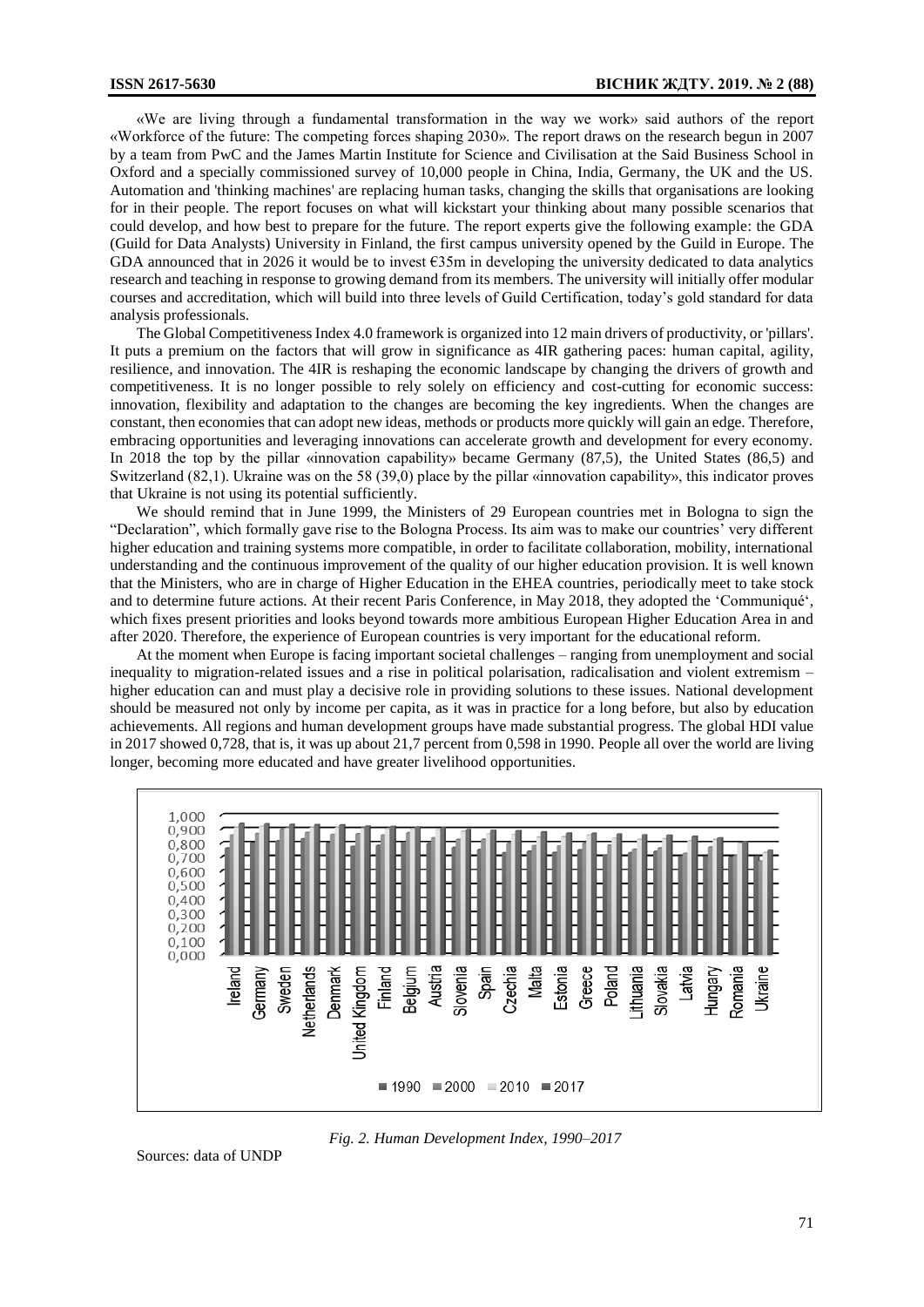The average lifespan is seven years longer than it was in 1990, and more than 130 countries have universal enrolment in primary education. The top five countries in the global HDI ranking are Norway (0,95), Switzerland (0,94), Australia (0,94), Ireland (0,94) and Germany (0,94). Ukraine had 0,75 in 2017 and was in the global HDI ranking on the 88 place  $(2016 - 90)$ , Latvia - on the 41 place  $(2016 - 43)$ . Support reform in education gives the impressive result in Poland (the 33 place in 2017). Between 2012 and 2017, the largest increases in HDI rank took place for Ireland, which moved up 13 places. Between 1990 and 2017, the largest increases in HDI rank concerning EU were for Ireland (0,77), the Czech Republic (0,72), Poland (0,72). As for Ukraine it was 0,23.

The HCI measures the amount of human capital that a child born today can expect to attain by the age of 18. It conveys the productivity of the next generation of workers compared to the benchmark of complete education and full health. It is made up of five indicators: the probability of survival to the age of five, the child's expected years of schooling, harmonized test scores as a measure of quality of learning, adult survival rate (fraction of 15 years old that will survive to the age of 60), and the proportion of children who are not stunted.



*Fig. 3. Human capital index, 2018*

Sources: data of World bank

The completeness of this indicator is questionable. The research results of PISA-2018 (at the end of 2019) can be very revealing. Ukraine had 50 (0,65) place in the rank of The Human Capital Index (2018). It was better than Romania – 67, but worse than Poland – 30, Sweden – 8. The children born in Ukraine today will be 65 % more productive, as they could be, when they grow up, if they enjoyed complete education and full health (in Romania – 60 %, in Poland – 75 %, the Czech Republic – 80%, Sweden – 85 %), according to the World Bank's Human Capital Index (HCI). In opinion of some experts, Ukraine has the human capital of not high quality, which has uncompetitive character. Human capital is unable to work, think and act in a modern, innovative way. That is why the human capital formation system needs essential modernization.

It should be noted that the insufficient education quality is caused by insufficient funding, low salaries of teachers, inadequate logistical support for schools, bureaucratization of the education management system, and the outdated content of education and teaching methods. It is also proved by international experts.

The current situation of the education in Ukraine is characterized by the imperfection of the institutional environment and steady trend towards reducing the number of educational institutions, associations of pre-school educational institutions, general educational institutions, vocational schools, higher educational establishments. The situation in secondary schools of Ukraine is characterized (by the source of the Ministry of Education and Science) by the following tendency: the total number of institutions of general secondary education is constantly decreasing. It is a long-term tendency. The number of institutions decreased from 21,8 thousand in 1990 to 15,5 in 2018 (by 6,3 thousand or 28,9 %). The load per teacher has not been exceeding 10 pupils on average since 2006 (in 1990 – 13 pupils, in 2018 – 9 pupils).

According to the data of the State Statistics Service of Ukraine: in 2017 the combined expenditures of the consolidated budget for education amounted to 6 % of GDP, while in  $2010 - 7.4$  % of GDP, in 2013 - 7.3 % of GDP. Since 2017, the share of spending on general secondary education on the volume of all educational expenditures has increased. So, if during 2014-2016 the share of expenditures was in the range of 42,4–43,7 %, then in 2017 it grew up to 47,4 %. In 2016 spending on general secondary education was levelled out, and in 2017 exceeded inflation (149,2 % versus 114,4 %, respectively). In 2017 the average monthly wage in the education sector grew: its growth rate was 155,4 % in comparison with the previous year. The average monthly wage increase in the general secondary education was the highest, it was 161,1 %, which is significantly higher than the average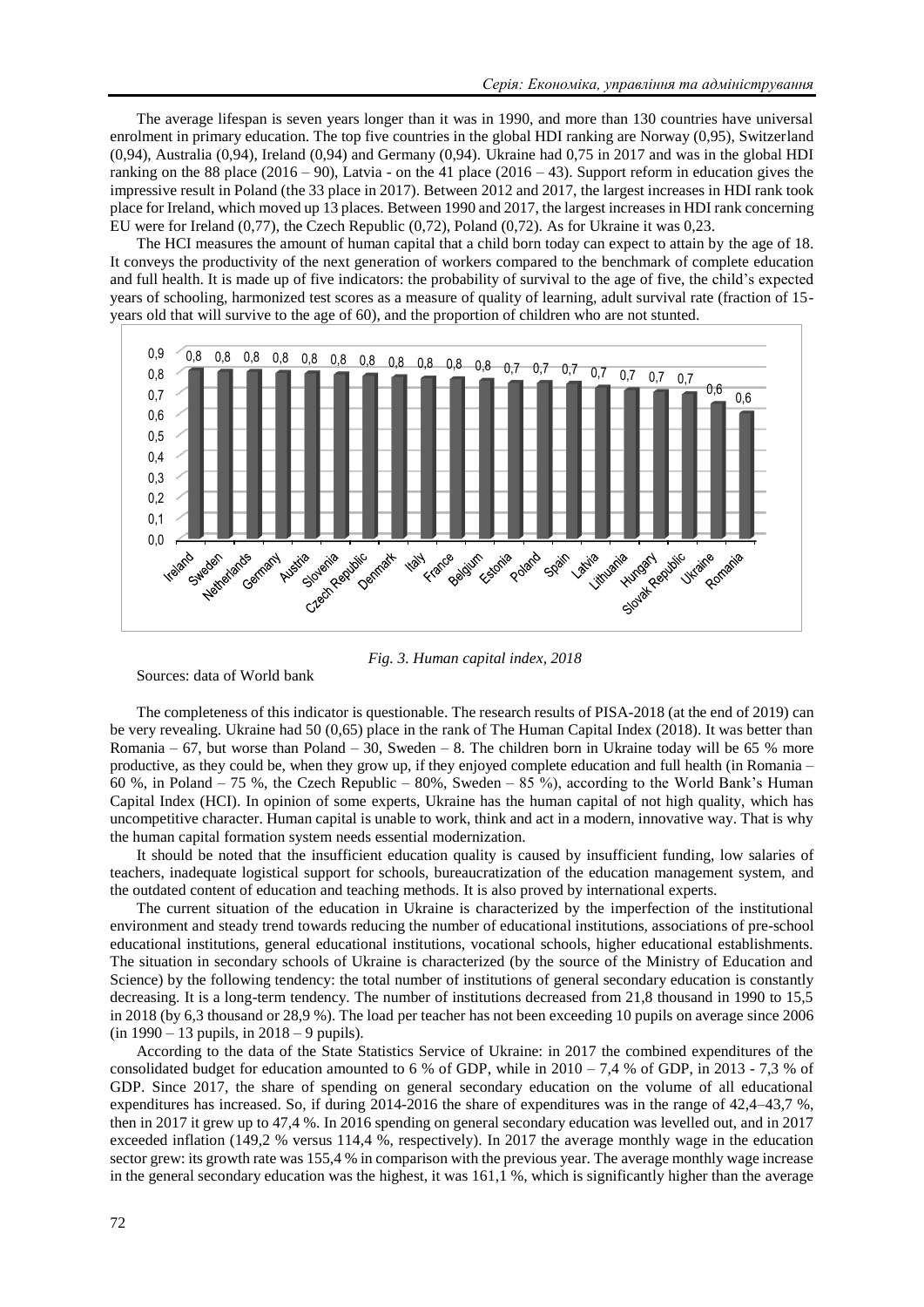rate of growth in the economy. It should be noted that 7,6 million full-time employees are employed in all the spheres of the Ukrainian economy, almost 1/5 is employed in the field of education. The average monthly wage paid to the staff member in the field of education in Ukraine does not exceed the average monthly salary, accrued to the full-time employee in the Ukrainian economy.

According to the data presented on the official site of the statistics of Poland, the average monthly wages in the field of education in Poland is almost equal to the wages in the country's economy as a whole. According to the data presented on the official site of the statistics of Sweden, the monthly wages in Sweden exceed the average monthly wages in the economy. In Ukraine, in October 2018, the average monthly wages accrued to the staff member in the field of education was lower by 23,7 % of the average monthly salary of the full-time employee in the economy of Ukraine (in January-October 2018, by 20,1 %, in 2017 less by 17,6 %, in 2016 - 25,3 %).

Table 1 shows the dynamics of the key indicators in the field of education. The total number of Higher educational institutions is constantly decreasing (33,4 % from 2000 to 2018). The number of HEIs increased from 657 (in 2016) to 661 (in 2017), but decreased to 652 (in 2018).

*Table 1*

|                    | <b>Professional technical</b><br>educational institutions |                                    |                                     |                                         | <b>Higher educational institutions</b> |                                               |                                                                                       |                                              |
|--------------------|-----------------------------------------------------------|------------------------------------|-------------------------------------|-----------------------------------------|----------------------------------------|-----------------------------------------------|---------------------------------------------------------------------------------------|----------------------------------------------|
|                    |                                                           |                                    |                                     | workers,                                | <b>Number</b><br>universities          | of                                            | Number of students in<br>higher<br>educational<br>establishments,<br>thsd.<br>persons |                                              |
| Year               | Number of institutions                                    | Number of pupils,<br>thsd. persons | Admitted students,<br>thsd. persons | skilled<br>persons<br>Prepared<br>thsd. | ัธ<br>accreditation<br>levels<br>Ξ     | ទ<br>accreditation<br>levels<br><b>AI-III</b> | र्ज<br>accreditation<br>levels<br>EI                                                  | ទ<br>levels<br>accreditation<br><b>NFIII</b> |
| 2000               | 970                                                       | 524,6                              | 307,3                               | 266,8                                   | 664                                    | 315                                           | 528                                                                                   | 1402,9                                       |
| 2010               | 976                                                       | 433,5                              | 282,9                               | 247,4                                   | 505                                    | 349                                           | 361,5                                                                                 | 2129,8                                       |
| 2016               | 787                                                       | 285,8                              | 157,9                               | 152,8                                   | 370                                    | 287                                           | 217,3                                                                                 | 1369,4                                       |
| 2017               | 756                                                       | 269,4                              | 146,9                               | 141,3                                   | 372                                    | 289                                           | 208,6                                                                                 | 1330                                         |
| 2018               | 736                                                       | 255                                | 136,6                               | 133,5                                   | 370                                    | 282                                           | 199,9                                                                                 | 1322,3                                       |
| 2000-2018,<br>$\%$ | 24,12                                                     | 51,39                              | 55,55                               | 49,96                                   | 44,28                                  | 10,48                                         | 62,14                                                                                 | 5,75                                         |
| 2000-2018,<br>$\%$ |                                                           |                                    |                                     |                                         | 33,40                                  |                                               | 21,17                                                                                 |                                              |

*Dynamics of key indicators in the field of education*

Sources: the State Statistics Service of Ukraine, the Ministry of Education and Science of Ukraine

The total number of professional technical educational institutions is constantly decreasing (24,12 % from 2000 to 2018). The number of students in professional technical educational institutions decreased (51,39 % from 2000 to 2018). The low level of education and qualifications does not help to get high wages in the future. Therefore, children do not want to enter professional technical educational institutions.

Each year, the number of young people who go to both secondary and higher education abroad (Poland, Slovakia, Germany, Italy, the USA, UK, etc.) is increasing. The process of migration of Ukrainian students to Poland has continued since 2018. According to the data provided by the Site Center of Society Studies, an active marketing campaign in Poland, the Czech Republic and other countries have led to the growth dynamics from 2009 to 2016 and amounted to 176 %. The growth of Ukrainian students in Russian universities has slowed down somewhat, their number grew slightly more than a thousand. Such growth is not typical and differs from previous years before Russian aggression started. Therefore, obviously, it is mostly the result of involuntary migration of Ukrainians of admission age from temporarily un-controlled territories of Donetsk and Luhansk regions to Russia. Comparing the last two years, we can see that the growth is almost 20 % or 10,934 people. Moreover, 2/3 of this increase was made up by Ukrainians studying at Polish universities. They showed the most rapid increase, both in absolute and relative terms, from 22,833 to 30,041 persons (almost 32 %).

**Conclusions**. The systematization of literary sources and approaches to solving the problem of education management proves that education becomes important in terms of the formation and creative potential and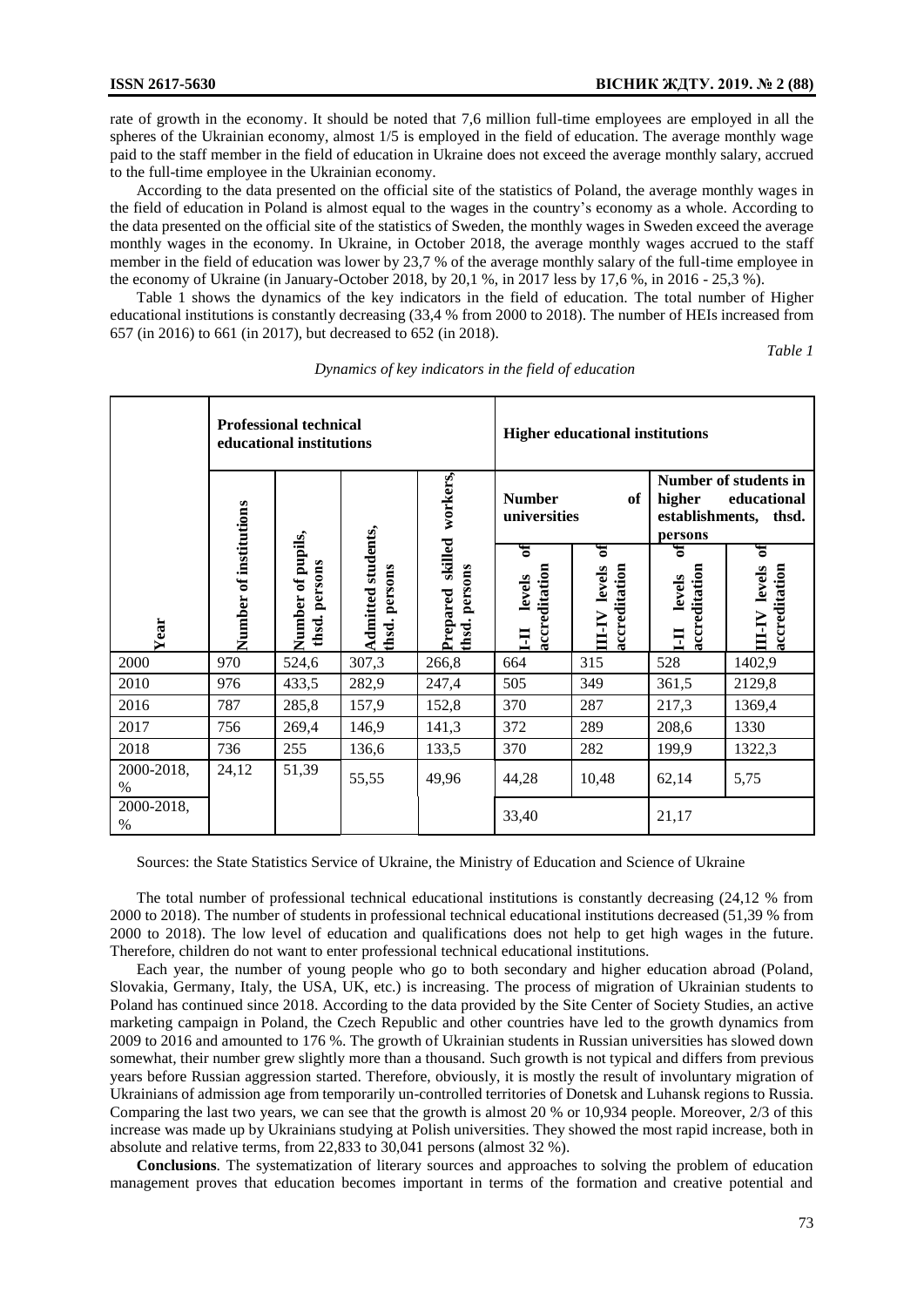development of innovation human potential. The current situation of the education in Ukraine is characterized by the imperfection of the institutional environment and steady trend towards reducing the number of educational institutions, associations of pre-school educational institutions, general educational institutions, vocational schools, higher educational institutions. The main problems in the sphere of education that require systemic, longterm, and complex measures at the central and local level are: the incompleteness of the decentralization in the sphere of education, the imperfection of the institutional and legal environment in the sphere of education, the institutional weakness of local self-government bodies and the united territorial communities on the regulation of issues in the field of education. In order to improve the quality of education, including the quality of general secondary education, the growth of innovative potential, the quality of human and intellectual capital it is generally advisable to formulate a number of recommendations. Taking into account the general long-term tendency to reduce the population, the processes of internal and external migration, etc. in the regional development strategies and in the strategies for the development of the united territorial communities (amalgamated hromadas), we single out the following principal directions for the improvement of education policy tools in the context of sustainable economic development: to predict the need for specialists with higher education in pedagogical specialties in rural areas or urban-type settlements; to formulate, at the cost of the municipal budget, contracted funds of enterprises, institutions and organizations, irrespective of the forms of ownership, as well as the funds of the population, and other sources, in the form of general education institution of communal ownership form of funding of compulsory education; to exercise control over the use of funds of this fund for its intended purpose; consider amending the decisions on local budgets to increase the amount of budget allocations and the wage fund needed to establish the allowance for teaching staff for high achievements in work, for performing particularly important work or for complexity, work intensity, etc.; implement training programs, trainings and workshops for village heads to ensure and provide key management directors with cutting-edge managerial competencies, armament with their innovative approaches to managing educational institutions and their affiliates; to improve and approve procedures for recognizing various forms of professional development in the system of professional development of teaching staff.

## **References:**

- 1. «Bologna beyond 2020: Fundamental values of the EHEA», [Online], аvailable at: http://bolognaprocess2019.it/
- 2. Verhovna Rada Ukrai'ny (2010), *Byudzhetnyy kodeks Ukrayiny*, Zakon, [Online], аvailable at: <http://zakon.rada.gov.ua/laws/show/2145-19> <http://zakon.rada.gov.ua/laws/show/2456-17>
- 3. [Curaj, A.](https://translate.googleusercontent.com/translate_c?anno=2&depth=1&hl=ru&rurl=translate.google.com&sl=en&sp=nmt4&tl=ru&u=http://publications.ceu.edu/biblio/author/8223&xid=17259,15700021,15700186,15700191,15700253,15700256,15700259&usg=ALkJrhgU_qjMplTXzZeBfzWaqIrng38T3g)[, Matei, L.](https://translate.googleusercontent.com/translate_c?anno=2&depth=1&hl=ru&rurl=translate.google.com&sl=en&sp=nmt4&tl=ru&u=http://publications.ceu.edu/biblio/author/3087&xid=17259,15700021,15700186,15700191,15700253,15700256,15700259&usg=ALkJrhidt55ltz2CBOIjL19OJLkMUcTZow)[, Pricopie, R.](https://translate.googleusercontent.com/translate_c?anno=2&depth=1&hl=ru&rurl=translate.google.com&sl=en&sp=nmt4&tl=ru&u=http://publications.ceu.edu/biblio/author/8379&xid=17259,15700021,15700186,15700191,15700253,15700256,15700259&usg=ALkJrhgVkkdYDSF2pVfSBiz03azD0Ge8nQ)[, Salmi, J.](https://translate.googleusercontent.com/translate_c?anno=2&depth=1&hl=ru&rurl=translate.google.com&sl=en&sp=nmt4&tl=ru&u=http://publications.ceu.edu/biblio/author/8365&xid=17259,15700021,15700186,15700191,15700253,15700256,15700259&usg=ALkJrhiXENM1rzWSyLIZ92XtwWbpOAq3ZQ) and other (2015), *The European Higher Education Area: Between critical reflections and future policies*, Springer International Publishing, Heilderberg, New York, London.
- 4. Gryschenko, I.M. (2014), *Profesiyna osvita v systemi ekonomichnykh doslidzhen*, Gramota, Kyiv, Ukrainian.
- 5. Gryshchenko, I.M. (2016), «Faktory pidvyshchennya efektyvnosti navchalʹnoyi diyalʹnosti vyshchykh navchalʹnykh zakladiv Ukrayiny», *Aktualni problemy ekonomiky*, Vol. 3, 134–141, Ukrainian.
- 6. «Indeksy ta pokaznyky lyudskoho rozvytku 2018 Statystychne onovlennya», [Online], аvailable at: [http://hdr.undp.org/sites/default/files/2018\\_human\\_development\\_statistical\\_update.pdf](http://hdr.undp.org/sites/default/files/2018_human_development_statistical_update.pdf)
- 7. «Informatsiynyy byuleten» [News bulletin], [Online], аvailable at: [http://iea.gov.ua/wp](http://iea.gov.ua/wp-content/uploads/2018/04/BYULETEN%60-materialna-baza-ZNZ-17-18.pdf)[content/uploads/2018/04/BYULETEN%60-materialna-baza-ZNZ-17-18.pdf](http://iea.gov.ua/wp-content/uploads/2018/04/BYULETEN%60-materialna-baza-ZNZ-17-18.pdf)
- 8. Human development index (1990–2017), [Online], аvailable at[: http://hdr.undp.org/en/content/human-development](http://hdr.undp.org/en/content/human-development-index-hdi)[index-hdi](http://hdr.undp.org/en/content/human-development-index-hdi)
- 9. «The Human Capital Index» (2018), [Online], аvailable at[: https://datacatalog.worldbank.org/dataset/human-capital-index](https://datacatalog.worldbank.org/dataset/human-capital-index)
- 10. Kim, J.Y. (2018), *Vidminnosti u rozvytku lyudsʹkoho kapitalu: diyi uryadu shchodo investuvannya v lyudey zovnishnya polityka*, [Online], аvailable at: https://www.foreignaffairs.com/articles /2018-06-14/human-capital-gap
- 11. Kremen, V.G., Lugovyy, V.I., Gurzhii, A.M. and Savchenko, O.Ya. (2017), *Natsionalʹna dopovidʹ pro stan ta perspektyvy rozvytku osvity v Ukrayini,* Pedahohichna dumka, Kyiv.
- 12. Lugovyi, V.I. (1995), *Tendentsiyi rozvytku pedahohichnoyi osvity v Ukrayini (teoretyko-metodolohichnyy aspekt)*, Institute of Pedagogics of the Academy of Pedagogical Sciences of Ukraine, Kyiv.
- 13. Minfin Ukrayin (2018), *Profspilky pratsivnykiv osvity i nauky Ukrayiny vid 05.09.2018 № 02-5/496 shchodo pidvyshchennya rozmiriv posadovykh okladiv ta stavok zarobitnoyi platy pedahohichnykh ta naukovopedahohichnykh pratsivnykiv zakladiv osvity*, Lyst, № 07010-07-10/23787 u., [Online], аvailable at: <https://pon.org.ua/novyny/6619-mnfn-pdvischennya-zarplat-osvtyanam-rozbalansuye-mscev-byudzheti.html>
- 14. «Zvit pro svitovyy rozvytok 2019: Zmina kharakteru», [Online], аvailable at: robotyhttps://openknowledge.worldbank.org/handle/10986/30435
- 15. «Sayt derzhavnoyi sluzhby statystyky Ukrayiny», [Online], аvailable at: Retrieved from. www.ukrstat.gov.ua
- 16. «Sayt detsentralizatsiya», [Online], аvailable at[: https://decentralization.gov.ua/](https://decentralization.gov.ua/)
- 17. «Sayt Tsentr doslidzhen suspilstva», [Online], аvailable at: https://cedos.org.ua
- 18. Scott, P. (2010), *Higher Education and the Transformation of Society*, [Online], аvailable at: from.https://www.researchgate.net/profile/Peter\_Scott11/publication/255968770\_Higher\_Education\_and\_the\_Tran sformation\_of\_Society/links/59f218dea6fdcc1dc7bb1084/Higher-Education-and-the-Transfor-mationofSociety.pdf
- 19. Skyba, M.V. (2018), «Osnovni tendentsiyi vyshchoyi osvity v Ukrayini v konteksti suchasnykh vyklykiv yevropeyskoyi intehratsiyi»,*Mizhnarodne pidpryyemnytstvo. International Entrepreneurship*, No. 2 (4), рр. 43–54.